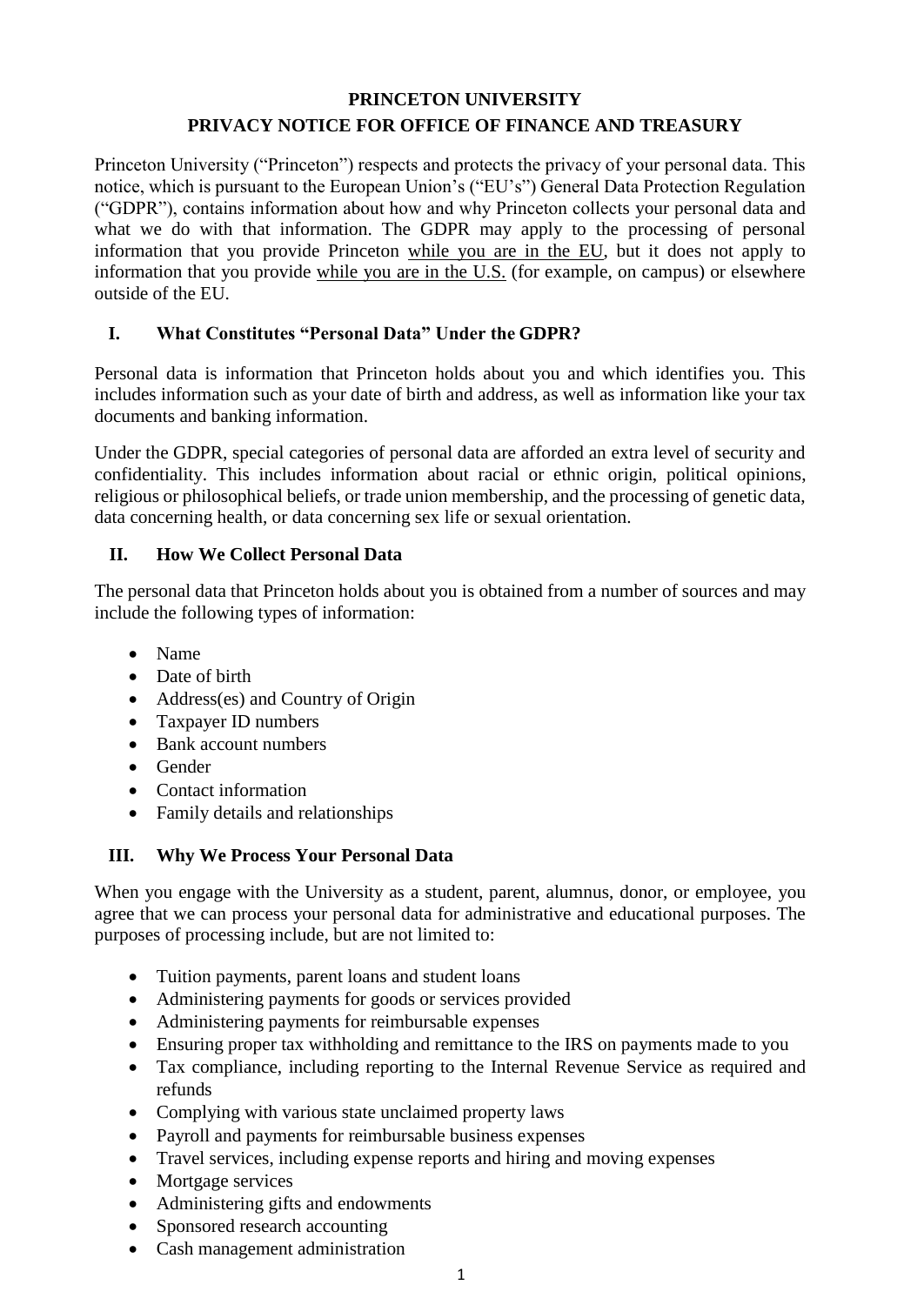Monitoring, scanning and analysis of network traffic and electronic communications involving the use of University systems and/or networks to preserve the security and integrity of University systems and networks

# **IV. Sending Personal Data to Other Countries**

For these purposes, personal data may also be transferred to countries outside of the United States, to countries which may not have data protection laws that offer the same protections as your home country. Examples of circumstances when personal data may be transferred outside the U.S. include:

- Sending payments outside of the US through the international banking systems, at your direction
- Administering research awards for work conducted outside of the U.S.
- Administering travel logistics including itineraries, visas, and transportation details
- Storing data in the cloud where service providers are outside of the U.S.

The European Commission has produced a list of countries which, according to the Commission, have adequate data protection rules. The list can be found here: [http://ec.europa.eu/justice/data](http://ec.europa.eu/justice/data-protection/international-transfers/adequacy/index_en.htm)[protection/international-](http://ec.europa.eu/justice/data-protection/international-transfers/adequacy/index_en.htm) [transfers/adequacy/index\\_en.htm.](http://ec.europa.eu/justice/data-protection/international-transfers/adequacy/index_en.htm)

If the country that we are sending your information to is not on the list, or is not a country within the EEA (which means the EU, Liechtenstein, Norway, and Iceland), then it might not have the same level of protection for personal data as the EU provides.

Upon request, we will provide you with additional information about the safeguards which Princeton has in place outside of this privacy notice. If you have any questions about the safeguards that are in place, please contact [infosec@princeton.edu.](mailto:infosec@princeton.edu)

# **V. How We Share Your Personal Data**

We may share your personal data with the following third parties or for the following purposes:

- **With our service providers**: We may share your personal data with third parties that help us with our business obligations or that enable us to provide services to you.
- **To improve our services**: For example, we may occasionally use consultants, experts, or other advisors to assist Princeton in fulfilling its obligations and to help run the university properly.
- **With government entities**: In response to a valid government request, we may share your personal data with a government agency or law enforcement. We may also be required to report certain personal data, for example, to the Department of Education, to comply with our obligations under U.S. law or to protect our rights or the rights of others, or prevent fraud or other criminal activity.

# **VI. Our Legal Basis for Processing Your Personal Data Under GDPR**

This section contains information about the legal bases that we are relying on, for purposes of the GDPR, when processing your personal data.

## Legitimate interests

Absent overriding, countervailing interests, Princeton may process your personal data for its legitimate interests. Specifically, Princeton has a legitimate interest in:

- Facilitating the efficient operation of the university;
- Promoting the objectives and interests of the university; and
- Ensuring that all relevant legal obligations of the university are complied with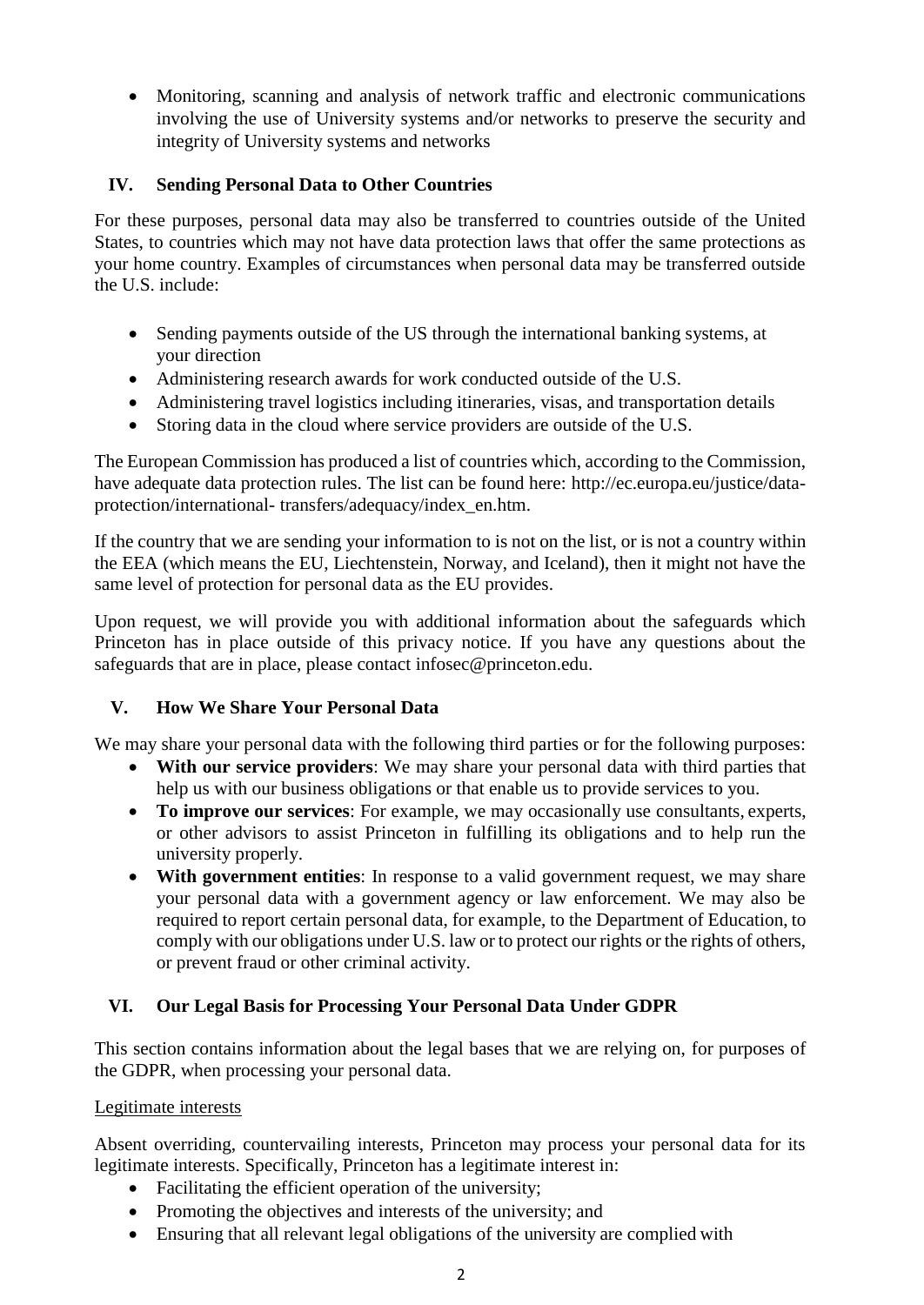In addition, your personal data may be processed for the legitimate interests of others.

If you object to Princeton using your personal data in a particular situation, please contact our Financial Service Center at [finance@princeton.edu.](mailto:finance@princeton.edu)

### Contractual obligation

Princeton may process your personal data as necessary for the performance of a contract.

### Legal obligation

Princeton may process your personal data in order to comply with a legal obligation. For example, we may also have to disclose your information to third parties such as the courts, local authorities, government agencies, or law enforcement where legally obliged to do so.

### Vital interests

Princeton may need to process your personal data to protect your vital interests, or someone else's, for example, to prevent someone from being seriously harmed or injured.

### Public interest

Princeton is acting in the public interest when providing students with an education, and we may process your personal data in connection with that public interest.

## **VII. Processing Special Categories of Personal Data**

Special categories of personal data are treated with extra sensitivity. These special categories include: personal data revealing racial or ethnic origin, political opinions, religious or philosophical beliefs, genetic information, health information, and information about sex life or orientation. Princeton may process special categories of personal data under the following legal bases:

### Substantial public interest

The processing is necessary for reasons of substantial public interest.

## Vital interests

To protect the vital interests of any person where that person cannot give consent, for example, if they are seriously hurt and are unconscious.

## Legal claims

The processing is necessary for the establishment, exercise or defense of legal claims. This allows us to share information with our legal advisors and insurers.

### Emergency circumstances and medical purposes

This includes medical treatment and the management of healthcare services.

### Consent

We may ask for your consent to use your personal data in certain ways. If we ask for your consent to use your personal data, you can revoke this consent at any time. Any use of your personal data before you withdraw your consent remains valid. Please contact our Financial Service Center at [finance@princeton.edu](mailto:finance@princeton.edu) if you would like to revoke any consent given.

## **VIII. How Long We Retain Your Personal Data**

We keep your personal data for as long as we need to in order to provide accurate financial and